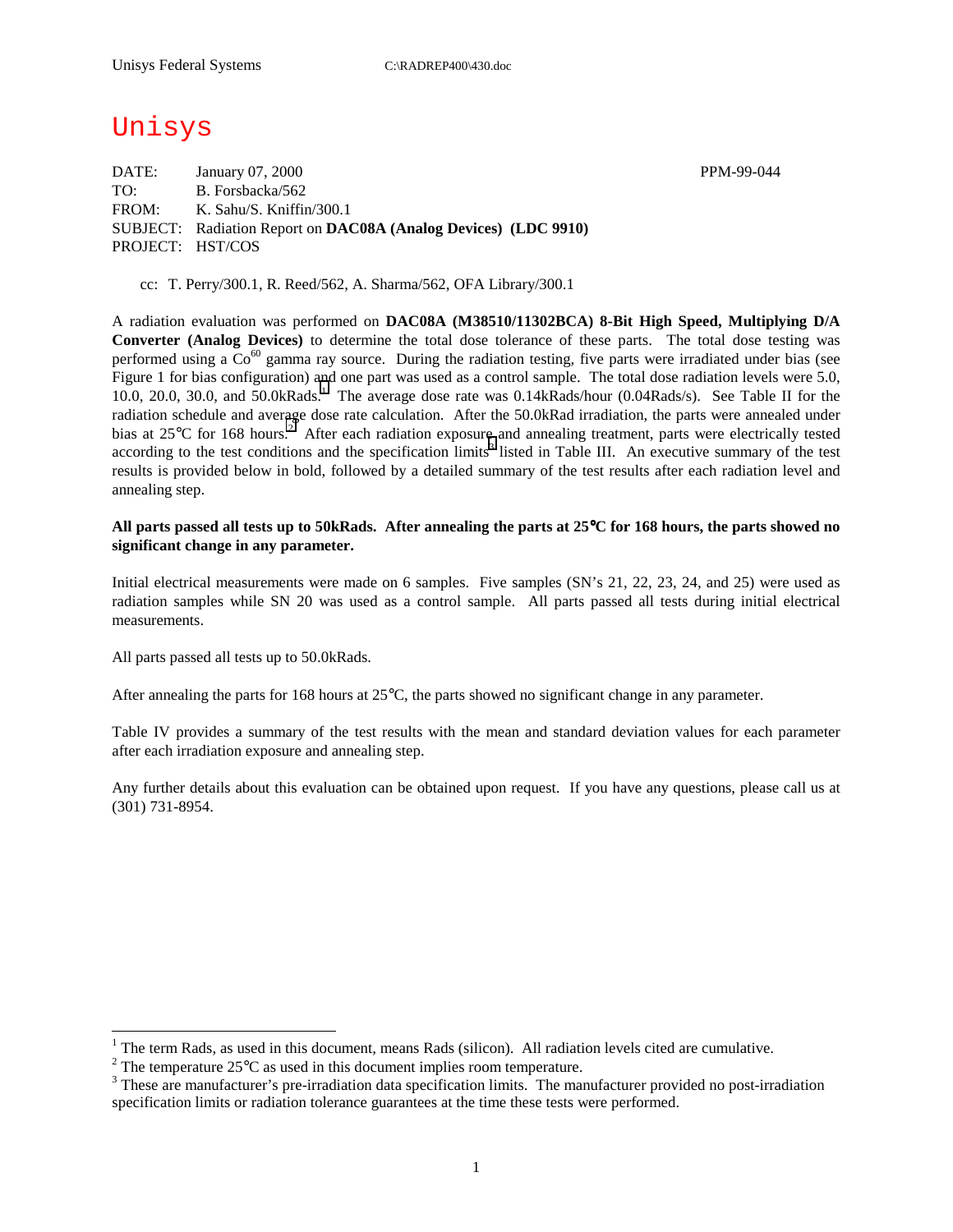#### \_\_\_\_\_\_\_\_\_\_\_\_\_\_\_\_\_\_\_\_\_\_\_\_\_\_\_\_\_\_\_\_\_\_\_\_\_\_\_\_\_\_\_\_\_\_\_\_\_\_\_\_\_\_\_\_\_\_\_\_\_\_\_\_\_\_\_\_\_\_\_\_\_\_\_\_\_\_\_\_\_\_\_\_\_\_\_\_\_\_\_ ADVISORY ON THE USE OF THIS DOCUMENT

The information contained in this document has been developed solely for the purpose of providing general guidance to employees of the Goddard Space Flight Center (GSFC). This document may be distributed outside GSFC only as a courtesy to other government agencies and contractors. Any distribution of this document, or application or use of the information contained herein, is expressly conditional upon, and is subject to, the following understandings and limitations:

(a) The information was developed for general guidance only and is subject to change at any time;

(b) The information was developed under unique GSFC laboratory conditions which may differ substantially from outside conditions;

(c) GSFC does not warrant the accuracy of the information when applied or used under other than unique GSFC laboratory conditions;

(d) The information should not be construed as a representation of product performance by either GSFC or the manufacturer;

(e) Neither the United States government nor any person acting on behalf of the United States government assumes any liability resulting from the application or use of the information.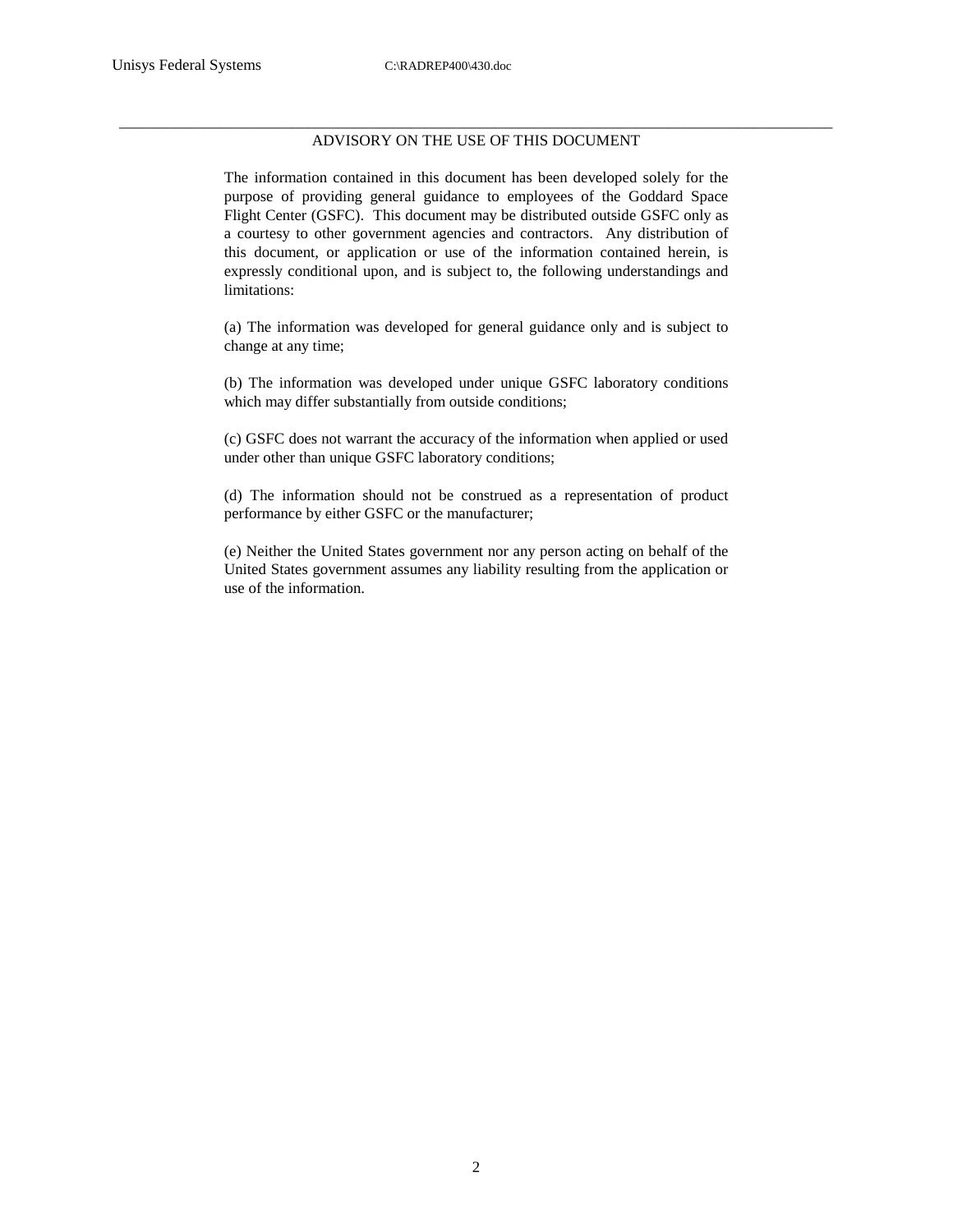# Figure 1. Radiation Bias Circuit for DAC08A



Notes:

- 1.  $V_+ = 15.0V \pm 0.5V$ .
- 2.  $V = -15.0V \pm 0.5V$ .
- 3. All Resistors are 5%, ½W.
- 4.  $C_1 = 0.001 \mu F$ , 35V.
- 5.  $C_2 = 0.1 \mu F$ , 35V.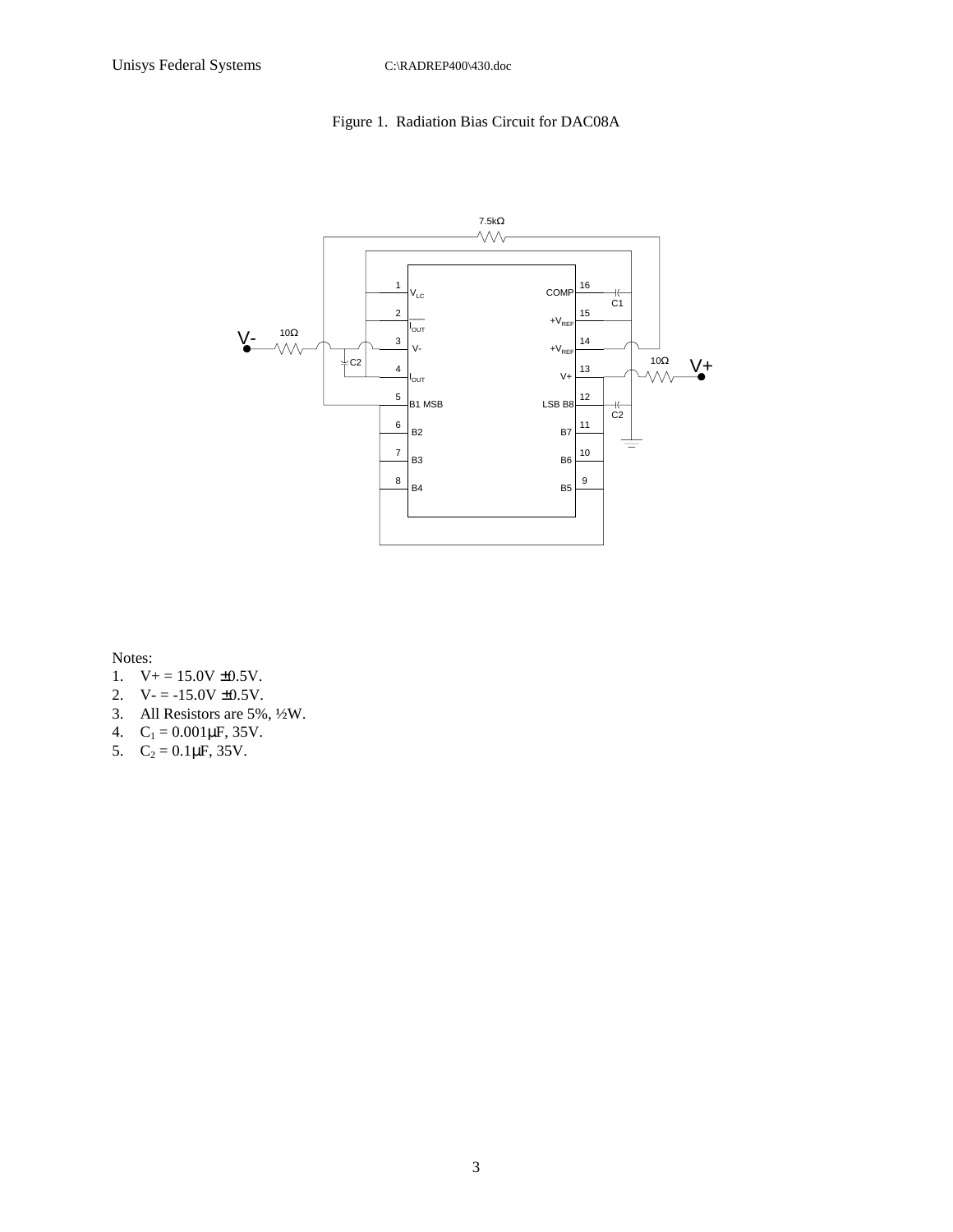| Generic Part Number:                 | DAC08A                                      |
|--------------------------------------|---------------------------------------------|
| <b>HST/COS Part Number</b>           | M38510/11302BCA                             |
| HST/COS TID Requirement              | 10kRads (RDM = $5$ )                        |
| Charge Number:                       | C00176                                      |
| Manufacturer:                        | <b>Analog Devices</b>                       |
| Lot Date Code (LDC):                 | 9910                                        |
| <b>Quantity Tested:</b>              | 6                                           |
| Serial Number of Control Sample:     | 20                                          |
| Serial Numbers of Radiation Samples: | 21, 22, 23, 24, 25                          |
| Part Function:                       | 8-Bit High Speed, Multiplying D/A Converter |
| Part Technology:                     | Bipolar                                     |
| Package Style:                       | 16 Pin DIP                                  |
| Test Equipment:                      | A540                                        |
| Test Engineer:                       | S. Archer-Davies                            |

## TABLE I. Part Information

• The manufacturer for this part guaranteed no radiation tolerance/hardness.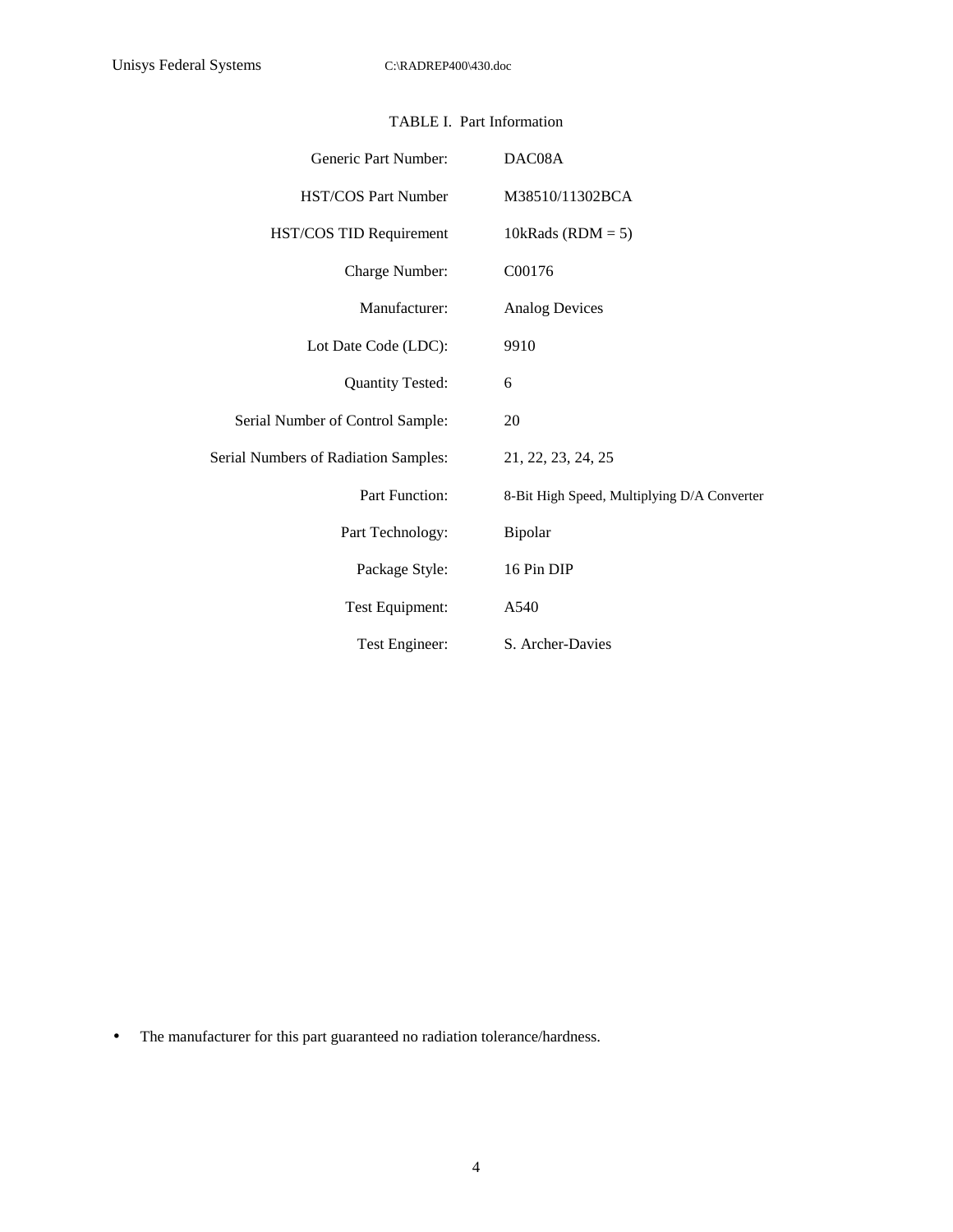| TABLE II. Radiation Schedule for DAC08A                                |  |
|------------------------------------------------------------------------|--|
|                                                                        |  |
|                                                                        |  |
|                                                                        |  |
|                                                                        |  |
|                                                                        |  |
|                                                                        |  |
|                                                                        |  |
|                                                                        |  |
|                                                                        |  |
|                                                                        |  |
|                                                                        |  |
|                                                                        |  |
|                                                                        |  |
|                                                                        |  |
|                                                                        |  |
|                                                                        |  |
|                                                                        |  |
| Average Dose Rate = 50,000 RADS/356 HOURS=140.4 RADS/HOUR=0.04RADS/SEC |  |
|                                                                        |  |

PARTS WERE IRRADIATED AND ANNEALED UNDER BIAS, SEE FIGURE 1.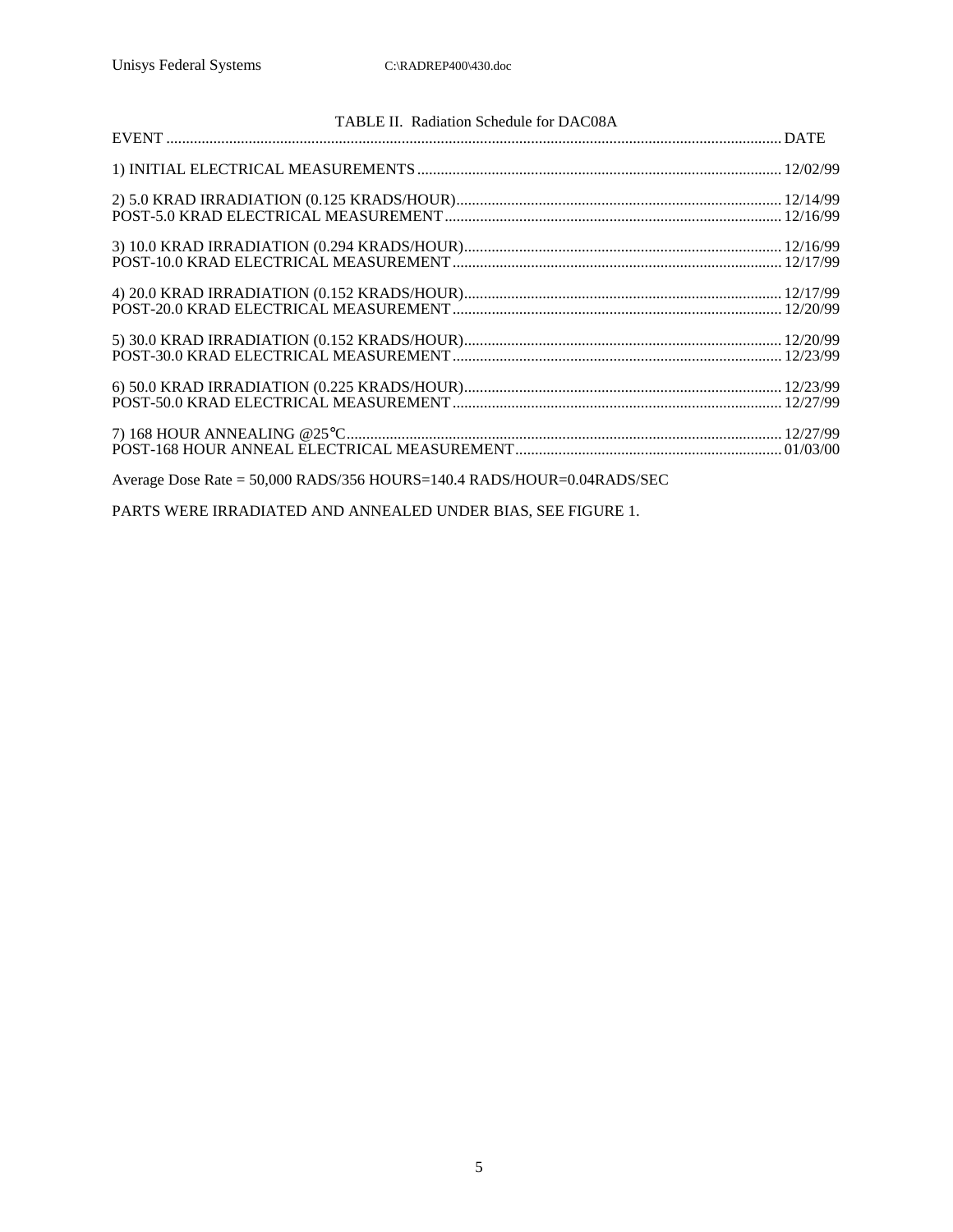| <b>Test</b> |                          |                | <b>Spec. Limit</b> |             |                                                                         |  |  |  |  |  |
|-------------|--------------------------|----------------|--------------------|-------------|-------------------------------------------------------------------------|--|--|--|--|--|
| #           | <b>Parameter</b>         | <b>Units</b>   | min                | max         | <b>Test Conditions</b>                                                  |  |  |  |  |  |
| 10          | $\text{Icc}\_15\text{V}$ | mA             | 0.4                | 3.8         |                                                                         |  |  |  |  |  |
| 11          | $Icc_5V$                 | mA             | 0.4                | 3.8         | $V_{CC}$ = 5V, $V_{SS}$ = -5V, $I_{REF}$ = 1mA                          |  |  |  |  |  |
| 12          | $Iss$ 15V                | mA             | $-7.8$             | $-0.8$      |                                                                         |  |  |  |  |  |
| 13          | Iss 5V                   | mA             | $-7.8$             | $-0.8$      | $V_{\text{CC}} = 5V$ , $V_{\text{SS}} = -5V$ , $I_{\text{REF}} = 1mA$   |  |  |  |  |  |
| 14          | <b>PD 15V</b>            | mW             | $\mathbf{0}$       | 174         |                                                                         |  |  |  |  |  |
| 15          | PD 5V                    | mW             | $\mathbf{0}$       | 48          | $V_{\text{CC}} = 5V, V_{\text{SS}} = -5V, I_{\text{REF}} = 1 \text{mA}$ |  |  |  |  |  |
| 20          | +Ifr                     | mA             | $-2.00$            | $-1.98$     | all inputs = $15V$ , $V_{REF} = 10V$                                    |  |  |  |  |  |
| 21          | -Ifr                     | mA             | $-2.00$            | $-1.98$     | all inputs = $0V$ , $V_{REF}$ = -10V                                    |  |  |  |  |  |
| 22          | $+Izs$                   | μA             | $-1.00$            | 1.00        | all inputs = $0V$ , $V_{REF} = 10V$                                     |  |  |  |  |  |
| 23          | -Izs                     | uA             | $-1.00$            | 1.00        | all inputs = $15V$ , $V_{REF}$ = $-10V$                                 |  |  |  |  |  |
| 24          | <b>Ifrs</b>              | μA             | $\mathbf{0}$       | 8.00        | $If r - avg(If r)$                                                      |  |  |  |  |  |
| 30          | <b>PSS IFS1</b>          | μA             | $-4.00$            | 4.00        | $V_{CC}$ = 4.5V to 18V, $V_{SS}$ = -18V                                 |  |  |  |  |  |
| 31          | <b>PSS IFS2</b>          | μA             | $-4.00$            | 4.00        | $V_{SS}$ = -4.5V to -18V, $V_{CC}$ = 18V                                |  |  |  |  |  |
| 32          | <b>PSS IFS1</b>          | μA             | $-8.00$            | 8.00        |                                                                         |  |  |  |  |  |
| 33          | <b>PSS IFS2</b>          | $\mu A$        | $-8.00$            | 8.00        |                                                                         |  |  |  |  |  |
| 34          | <b>PSS IFS1</b>          | μA             | $-8.00$            | 8.00        |                                                                         |  |  |  |  |  |
| 35          | <b>PSS IFS2</b>          | μA             | $-8.00$            | 8.00        |                                                                         |  |  |  |  |  |
| 50-57       | Iih B1-B8                | μA             | $-10.0$            | <b>10.0</b> | $V_{IN} = 18V, V_{IL} = 0.8V$                                           |  |  |  |  |  |
| 58-65       | <b>Iil B1-B8</b>         | μA             | $-10.0$            | 10.0        | $V_{IN} = -10V, V_{IL} = 2.0V$                                          |  |  |  |  |  |
| 70          | $NL+$<br>(2)             | <b>Isb</b>     | $\mathbf{0}$       | 1.15        | all codes, $V_{REF} = 10V$                                              |  |  |  |  |  |
| 71          | $RA+$<br>(2)             | <b>Isb</b>     | $\mathbf{0}$       | 1.15        | all codes, $V_{REF} = 10V$                                              |  |  |  |  |  |
| 72          | NL-                      | $\mathbf{lsb}$ | $\mathbf{0}$       | 1.15        | all codes, $V_{REF} = 10V$                                              |  |  |  |  |  |
| 73          | RA-                      | <b>lsb</b>     | $\bf{0}$           | 1.15        | all codes, $V_{REF} = 10V$                                              |  |  |  |  |  |

## Table III. Electrical Characteristics DAC08A (1)

Notes:

(1) These are the manufacturer's non-irradiated data sheet specification limits. The manufacturer provided no postirradiation limits at the time the tests were performed.

(2) NL = Differential Non-Linearity, RA = (Relative Accuracy) Integral Non-Linearity.